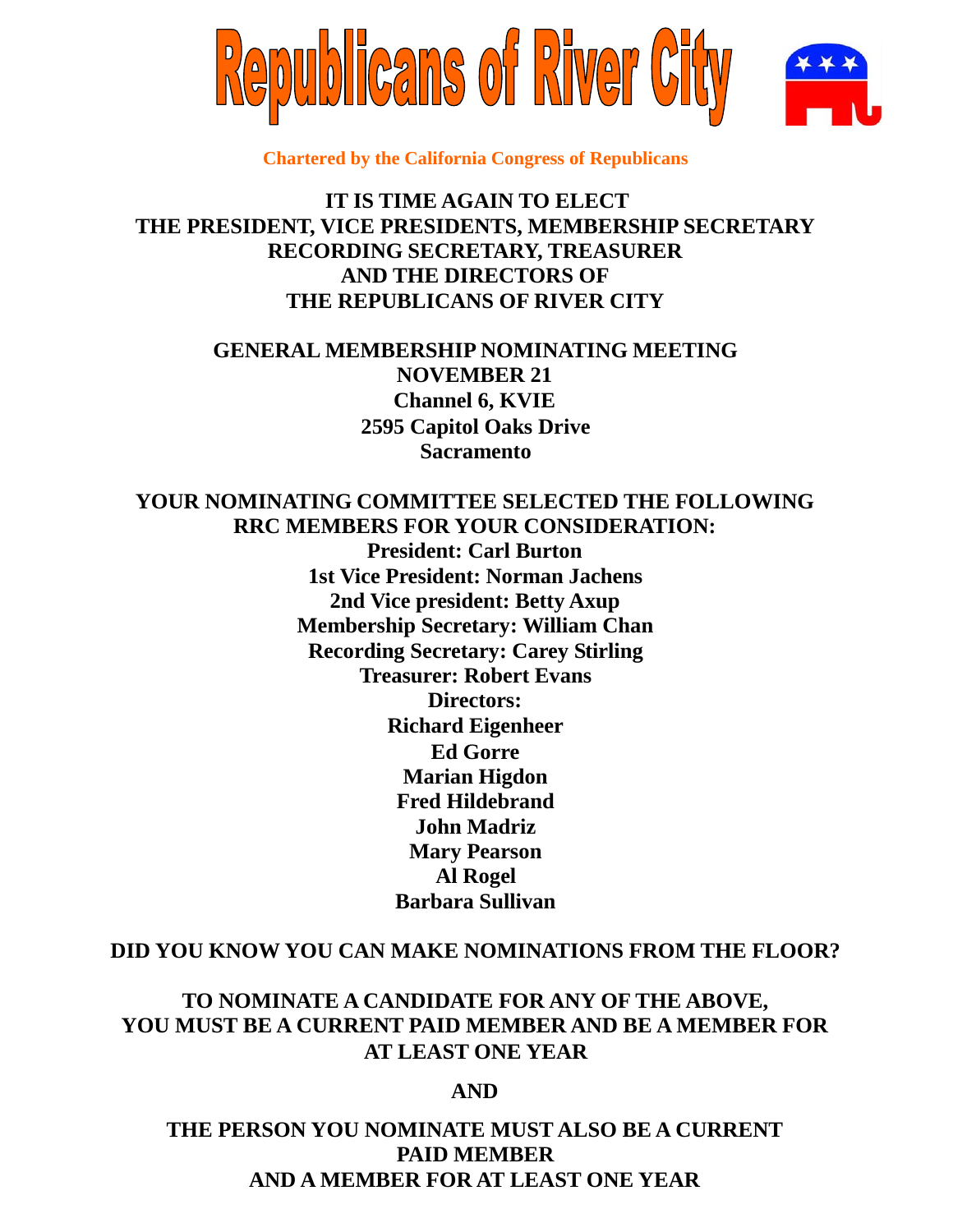**Page 2**



Carl Burton, President

## **T H O U G H T S O N T H E ELECTION**

Republicans of River City, the leading grassroots organization in Sacramento County, is made up Republicans who believe in a bigtent party. We believe in a Republican Party that is always inclusive and that doesn't have a litmus test on issues. What we are able to do is bring Republicans of all strips together who volunteer their time and energies to elect Republican candidates.

We encourage Republicans to run for public office and help them get elected. We walk the precincts, make the telephone calls and write letters to our newspapers. We help Republicans win their election.

We assume positions of leadership in making sure Republicans win. Fred Hildebrand, our program chairman, was California Statewide Volunteer Chairman for the Senator Chuck Poochigian for Attorney General campaign, Chris Angle was Sacramento Chairman of Young Professionals for Governor Schwarzenegger, John Madriz is the Sacramento County Precinct Chairman, Brian Villanueva was Campaign Chairman for Patrick Hume and helped Patrick win his City Council of Elk Grove seat. In

addition, William Chan was our Republican candidate for the Assembly from the 9 District and his Campaign Chairman was Jeff Scott. The Past President of Republicans of River City, Paul Green, ran for State Senator from the 6 District. Jim Bopp was sign Chairman for Congressman Lungren and Doolittle campaigns and helped get out signs for the Governor, Senator Poochigian and Larry Masuoka, who was elected to the San Juan School Board. RRC member Roger Niello was reelected to the State Assembly along with Alan Nakanishi and I had the honor to serve as Sacramento County Republican Party Victory '06 Chairman. These are just a few of individual members of Republicans of River City and their involvement in the recent election.

Members of Republicans of River City helped GET OUT THE VOTE on November 7. We were part of our local Republican volunteer team that is an essential ingredient of a Republican successful get-out-thevote operation. For example, your Victory '06 Headquarters contacted over 50,000 voters in the last 72 hours of the campaign.

We were hoping to win a few more of the statewide races. But remember, Governor Schwarzenegger, Senator Tom McClintock, Secretary of State Bruce McPherson and Steve Poizner all carried Sacramento County because of the hard work and dedication of our members.

The Republican Party is built on the principles and the values of Lincoln and Reagan - freedom for all mankind. The Republicans of River will make you a promise that we will continue to encourage candidates to run for public office and we will work to improve our techniques for electing candidates.

Already we are making plans for the 2008 election. If you are not already a member, please join the Republicans of River City and help us make the Republican Party grow.



## **ON THIS DATE IN NOVEMBER**

November 3, 1868 - Republican Ulysses Grant defeats Democrat Horatio Seymour in presidential election; Seymour had denounced the Emancipation Proclamation.

November 5, 2002 - Michael Steele, former Chairman of Maryland Republican Party, is elected as the first African-American Lt. Governor in state history.

November 17, 2003 - Arnold Schwarzenegger is sworn is as Governor of California.

November 18, 1872 - Susan B. Anthony, arrested for voting, after boasting to Elizabeth Cady Stanton that she voted for "the Republican ticket, straight."

November 19, 1863 - President Lincoln delivers the Gettysburg Address, calling for "a new birth of freedom."

November 25, 1955 - Eisenhower ad ministration bans racial segregation of interstate bus travel.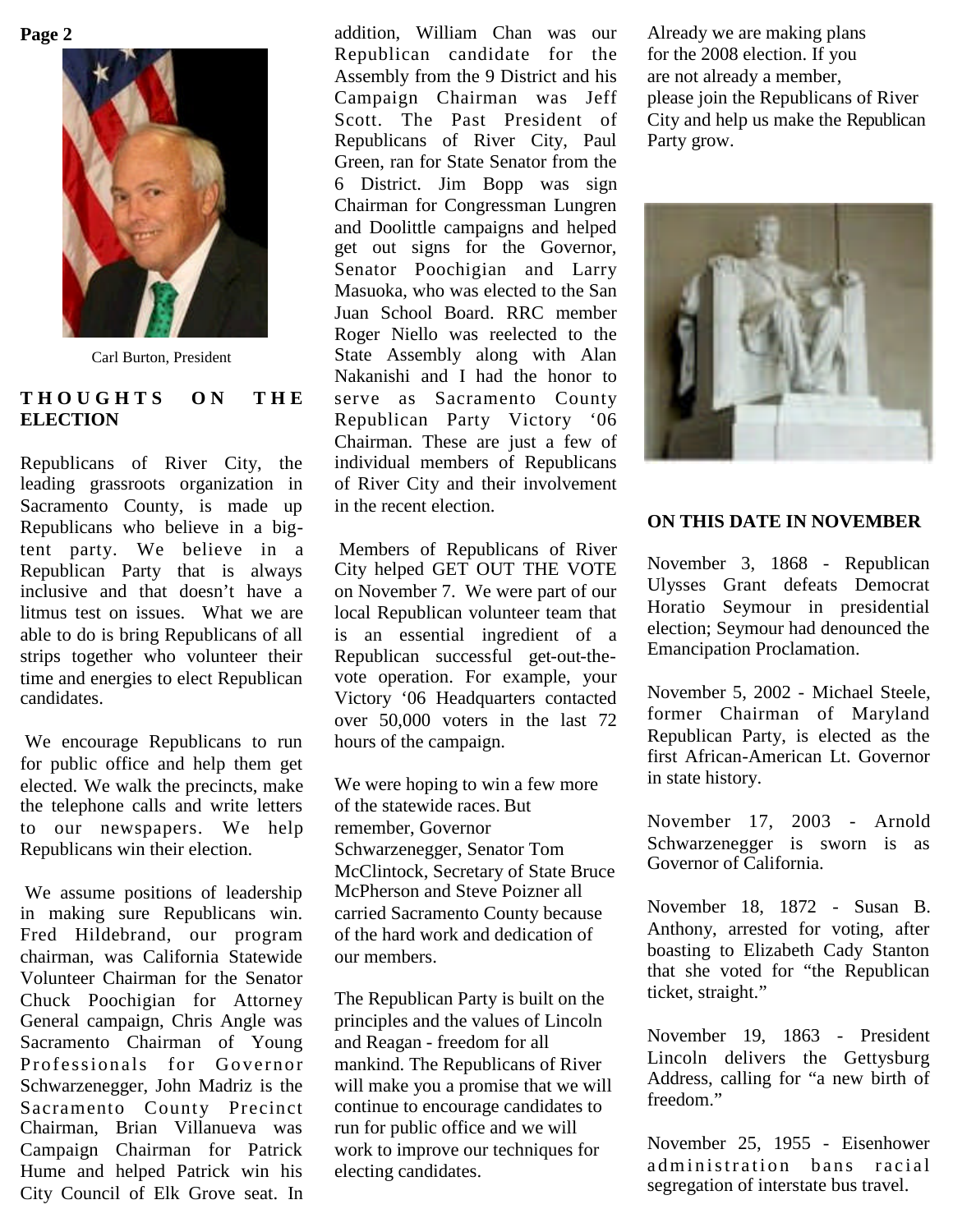## THE YEAR 1906

The year is 1906. One hundred years ago. What a difference a century makes!

Here are some of the U.S. statistics for the Year 1906:

The average life expectancy in the U.S. was 47.

With 1.4 million people, California was the 21st most populous state in the Union.

The tallest structure in the world was the Eiffel Tower.

The average wage in the US. was 22 cents per hour.

The average U.S. worker made between \$200 and \$400 per year.

A competent accountant could expect to earn \$2000 per year, a dentist \$2,500 per year, a veterinarian between \$1,500 and \$4,000 per year, and a mechanical engineer about \$5,000 per year.

More than 95 percent of all births in the U.S. took place at HOME.

Ninety percent of all U.S. doctors had no college education. Instead, they attended "medical schools," many of which were condemned in the press and the government as "sub-standard."

Sugar cost four cents a pound.

Eggs were fourteen cents a dozen.

Coffee was fifteen cents a pound.

Most women washed their hair only once a month, and used borax or egg yolks for shampoo.

Canada passed a law that prohibited poor people from entering into their country for any reason.

The Five leading causes of death in the U.S. were:

- 1. Pneumonia and influenza
- 2. Tuberculosis
- 3. Diarrhea
- 4. Heart disease
- 5. Stroke

The American flag had 45 stars. Arizona, Oklahoma, New Mexico, Hawaii, and Alaska hadn't been admitted to the Union yet.

The population of Las Vegas, Nevada, was 30.

Crossword puzzles, canned beer, and ice tea hadn't been invented yet.

There was no Mother's Day or Father's Day.

Two out of every 10 U.S. adults couldn't read or write. Only 6 percent of all Americans had graduated from high school.

Marijuana, heroin, and morphine were all available over the counter at the local corner drugstores.

Pharmacists said "Heroin clears the complexion, gives buoyancy to the mind, regulates the stomach and bowels, and is, in fact, a perfect guardian of health."

Eighteen percent of households in the U.S. had at least one full-time servant or domestic help.

There were 230 reported murders in the entire U.S.A.

Now having read this try to imagine what it may be like in another 100 years.







Agent.<br>CA Insurance Literae #0E10314

7244 Regard Way<br>Sacramento, California 95842<br>916.332.2506 business/fax 916.813.1657 cell samuel\_jones@us.aflac.com aflac.com

**(Business) 916-332-2506 or (Cell) 916-813-1657**





Volume 2006, Issue 11 P. O. Box 1635 Carmichael, CA 95609-1635

Editor: Carl Burton Telephone 359-5741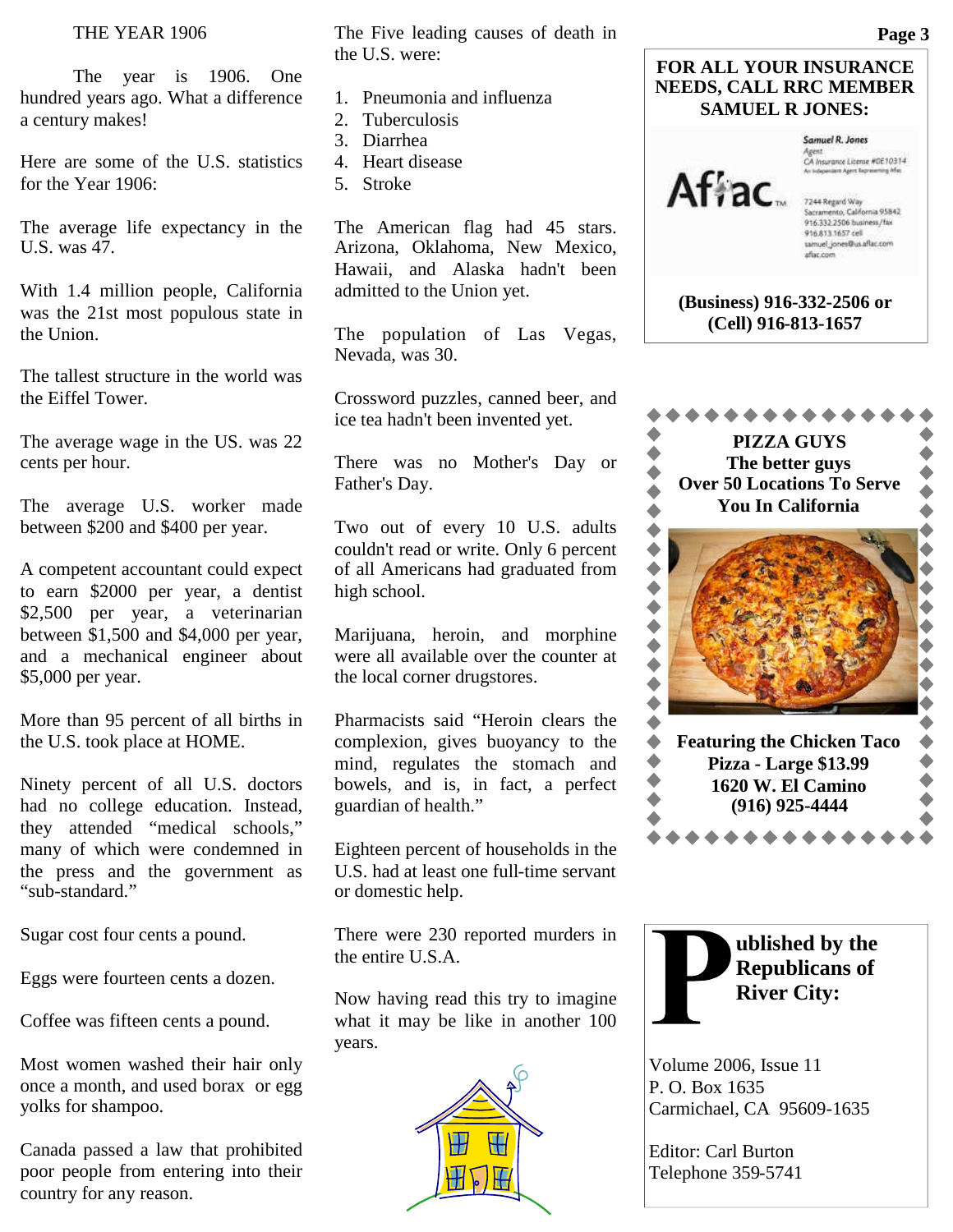# **OBITUARIES Page 4**

In the past month, Republicans of River City lost two of our members:



Ingrid Gilchrist:

Having recently reacquired some long forgotten small wooden plaques belonging to our organization, the board of Republicans of River City has decided, at the suggestion of Vice President Carl Burton, to award a plaque to the person registering the most republicans each month from now through the November election. The persons eligible will be members of those clubs chartered in Sacramento County, in other words volunteers who will be turning in their registrations to the County Central Committee for bounty processing, not paid circulators.

Betty Axup proposed that the award be called 'The Ingrid Gilchrist Award' in honor of our longtime member who is likely the most successful volunteer Voter Registrar in the history of Sacramento County. Ingrid, for those newer members who may not have been to a meeting when Ingrid was in attendance, is the charming little lady with the big smile and the soft Swedish accent. Having had first hand experience with visas and becoming a naturalized citizen, it was only 'natural' for Ingrid to think that signing up new citizens to vote Republican would be a win-win proposition.

Ingrid came to this country in 1939, sponsored by the American Legion, with the intention of attending the University of California at Berkeley. She arrived in Alameda on July 3rd and participated in the July 4th parade the next day. When she went to register at the University she

found that she couldn't afford the out of state tuition, so she had to wait and work for a year when she could become a resident and eligible for the \$250 per semester tuition. While working or volunteering at the Finnish Relief Organization Ingrid met her first husband, Don Clever who was both Swedish and Finnish As she tells it, "By the time I was eligible for resident tuition we were married." She continued to serve in community organizations such as The Marin County Civil Defense Council, and the Red Cross. Surprisingly, Ingrid also participated in semi-professional theater, receiving credible reviews in the local papers. I was shown a recital program in which she was billed as a dancer, and I had known previously of her work with children, as well her advocacy for education.

When this marriage ended after ten years, Ingrid spent some time in the Los Angeles area.

In 1957 she came to Sacramento with her second husband, John Gilchrist, a legislative advocate for the California Seafood Industries and some Medical Colleges, among others. She became a member of River City when it was still a unit of the CRA. Ingrid served on many committees and was at times a member of the Board of Directors, both before and after we became Chapter #1 of the California Congress of Republicans.

She conducted the voter registrations for new citizens for more than seven years, ending in 1994, first at the Old Federal Courthouse and then in the refurbished Crest Theater. Ingrid coordinated the collecting of welcome letters from the governor, occasional other papers about citizens' rights and responsibilities, little flag pins for the new citizens, and she brought lollypops for the children who often attended their parents' swearing-in ceremonies. Several new citizens became members of River City and joined Ingrid and the committee to help register other new voters. Member Tony Russell frequently gave an inspiring welcome speech to the new citizens. Ingrid and her helpers registered 23, 000 voters of whom 13, 000 were Republicans!



Byron Sutton 1924 - 2006

Long time member of Republicans of River City, past Treasurer and Board of Directors member Byron Sutton passed away on November 13, 2006 in Sacramento.

Byron had a way of asking questions of our guest speakers that put them on the spot.

Byron was born in Canada on September 21, 1924 and served in the U.S. Air Force 881st Bomb Squadron. He was also a member of the Elks Lodge, Sons in Retirement Branch 33, the South Sacramento Rotary, and the California Society of Tax Consultants

He was the loving husband of Marcella for 56 years; Loving father of Jeff and wife Kathleen and Greg and wife Doris; Devoted grandfather of Zachary and Alisha Sutton and Marie Carrier; Dear brother of Harry Sutton and wife Artha; June Wallin of Utah, LaVahn LeValley, and Georgia Hansen.

Friends are welcome for a Memorial Service on Saturday, November 18, 2006 at 10:00 AM at East Lawn Mortuary Chapel, 5757 Greenback Lane, Sacramento. In lieu of flowers, remembrances may be made to the charity of your choice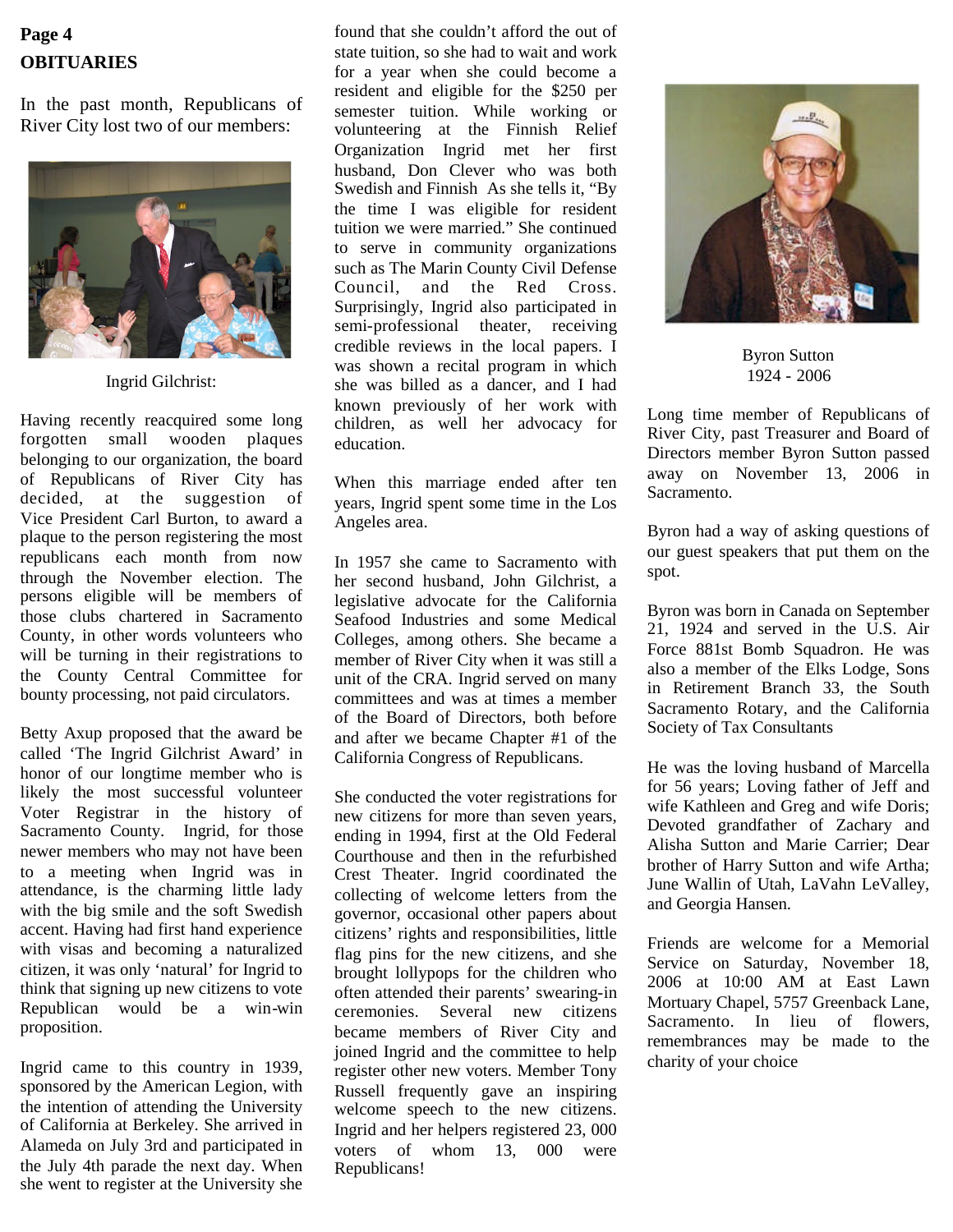#### **GOVERNOR'S CORNER**



**Governor Schwarzenegger**

### **Transcript of Governor Schwarzenegger Discussing Election Before Leaving on Mexico Trade Mission:**

"Good afternoon, everyone. It's nice to have you here. I just wanted to make a quick comment about the election.

First of all, I am over the moon, I am absolutely delighted about the fact that our infrastructure bonds were all very successful, that people voted yes on Proposition 1A through 1E. I'm very happy that we also were successful with Proposition 84, and with Proposition 83. I'm also extremely happy that all of the bonds, or I should say all of the initiatives that deal with tax increases all failed, which was very important for the state of California.

And now we can go ahead in the beginning of the next year and start rebuilding California. This is something that I talked about three years ago; I promised the people of California that when I become governor we are going to go and build a great future for the state, and we're going to rebuild our infrastructure that is, you know, three decades old, and it is an infrastructure that is for 20 million people but not for 37 million people, and so I am really

happy that next year we are going to start working on that.

And the reason I think they were successful was because Democrats and Republicans worked together, and I think this is what we have seen yesterday also with my own personal victory, winning by 17 points. It was because the people saw that we are working together, that we were able, bringing both of the parties together, and accomplishing all the things that we have accomplished in the last three years. And especially this year has been a very productive legislative session. As a matter of fact, many people have called it some of the most productive legislative session in decades, and I think this is really a remarkable accomplishment by both parties.

And I think this was also the message we have gotten yesterday from the people by their vote, is, you know, they're saying they want us to continue working this way. This was not a vote just for me or for any particular party. As I said yesterday in my speech, this was basically them letting us know that we need to go in that same direction, which is bringing both of the parties together and moving California forward and making decisions of what is best for the state of California. So I think that it was a very clear message, and I'm very happy about those results yesterday.

And now we're here at the airport because we are going on a trade mission. We're going on a trade mission the day after the election because President Fox, as you know, is not going to be in office much longer, so it was very important that we go and visit him. This is what I promised him when he was here this summer. And I have the highest respect for him, I think he has been a great leader for Mexico, and I'm looking forward—as a matter of fact, my wife and I, we both are looking forward to meeting him tomorrow.

### **Republicans of River City Board of Directors:**

Carl Burton, President Norman Jachens, 1<sup>st</sup> Vice President George Bradshaw, 2nd Vice President Robert Evans, Treasurer Betty Axup, Membership Secretary Paul Green, Jr., Past President Florin Ciuriuc, Director William Chan, Director Richard Eigenheer, Director Ed Gorre, Director Marion Higdon, Director Fred Hildebrand, Director Richard LaFontaine, Director Marko Mlikotin, Director Mary Pearson, Director Barbara Sullivan, Director

We have an early morning meeting with the President, and then the next day we are going to meet with President-Elect Calderon to talk about the future of our trade relationships. We are not only going to talk about trade, but we are also going to talk about water, we'll talk about the environment, we're going to talk about the student exchange, higher education. And we're going to talk about tourism, and we're talking about how we can all work together with the immigration issue.

And also how we can work together to protect our environment, which is extremely important, because as we always talk about expanding the economy and expanding businesses and expanding trade, we also have to talk simultaneously always about how do we protect our environment at the same time, because we must accomplish both, expanding our trade, expanding our economy, but also always have a clean environment. And this is another thing that people voted for yesterday, so we want to serve the people of California.

I had a wonderful conversation yesterday with Senator Perata, and a wonderful conversation also yesterday with Assembly Speaker Núñez, and we both, like last January, we promised each other that we are going to work together in the same spirit as we have worked in this past year; that there are a lot of challenges that are ahead of us, including health care this coming year, where we want to provide health care for all citizens in California, and expand also health care and cover more kids through the Healthy Family Program. There are also challenges on prison reform, building more prisons, and reforming the system. And there are also challenges in creating more accountability for California schools and education.

So there are a lot of challenges ahead, but we all have this great upbeat, positive spirit, that we want to work together and we are going to have a great time doing that. I respect both of those leaders very much, including our Republican leaders, so I'm looking forward to working with them.

Thank you very much for being here today, and we will see you then when we get back from Mexico, or in Mexico. We hopefully will have great news throughout the time. Thank you very much."